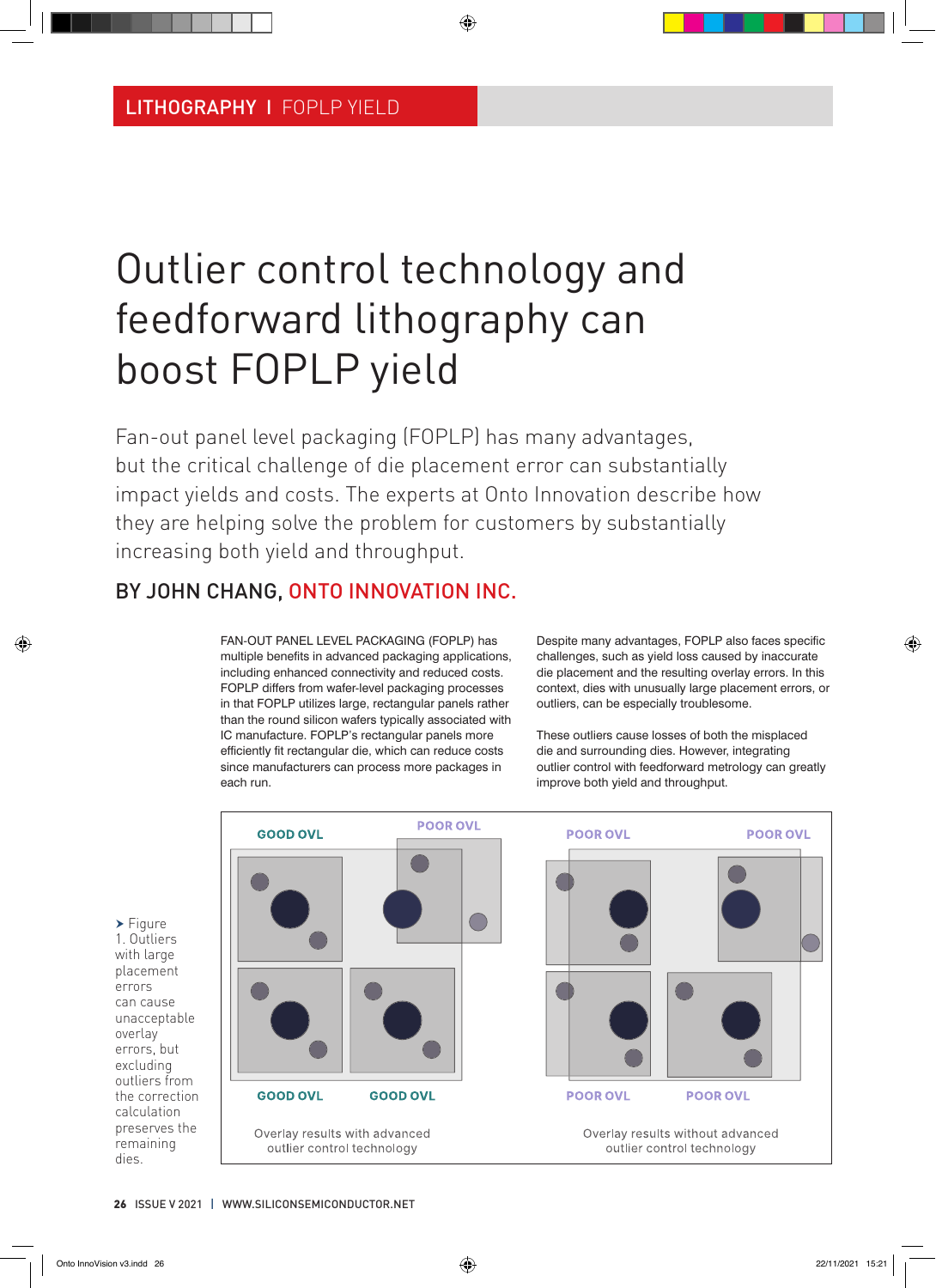

 Figure 2. The die clusters in the first three rows included intentional placement errors: in the first two rows, the rightmost column of each die cluster was shifted 100µm to the right; in the third row, the leftmost column of each die cluster was shifted 100µm to the left. The fourth and fifth rows did not include intentional errors.

Fan-out processes cut individual dies from the wafer and reconstitute them on a processing substrate separated by additional space. Subsequent steps fabricate redistribution lines in multiple layers and end with the creation of contacts on the surface of the package. The area available for contacts is increased by the additional space between chips, allowing more contacts per chip.

place operation in which chips are positioned on the reconstitution substrate. The problem arises when die positions shift during subsequent processing steps. If uncorrected, these die-placement errors can result in overlay errors and reduced yield.

While die-placement errors can be measured and corrected, die-by-die in the lithography tool, this greatly reduces throughput. Feedforward lithography, which measures placement errors and calculates corrections in a separate system and then feeds



 Figure 3. Feedforward lithography and advanced outlier technology integrated in a FOPLP process. 1) A panel is processed by an offline metrology tool. 2) The metrology data is fed forward to the outlier control algorithm. 3) The outlier control algorithm identifies the outliers. 4) The processed metrology data is fed forward to the lithography tool for site-by-site or die-by-die exposure corrections.

One critical challenge for FOPLP is die-placement error. This error originates during the robotic pick-and-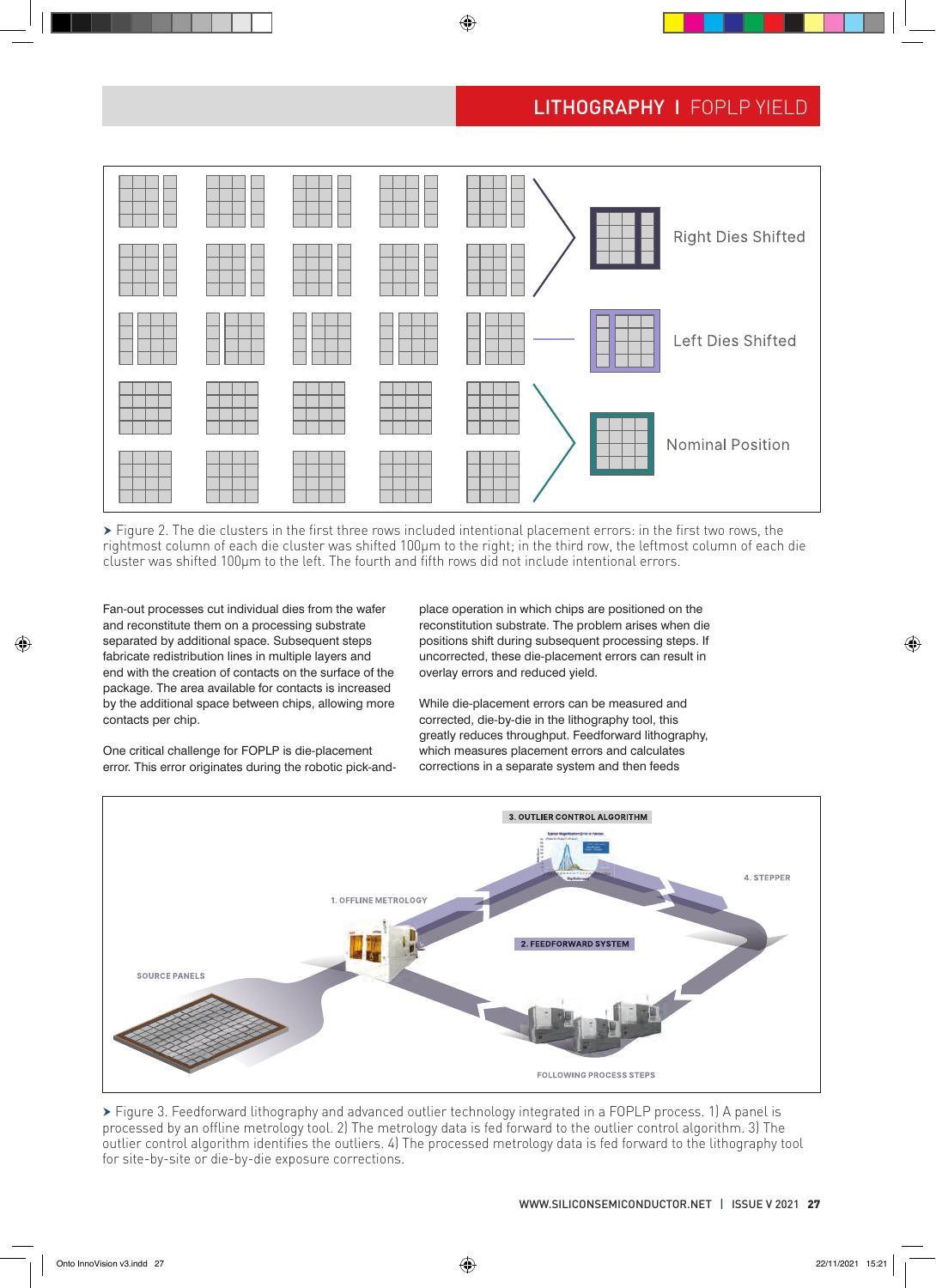

 Figure 4. (left). The X placement deviation histogram shows most die having little error and some die with +100µm and -100µm errors, which matched the designed die errors of the test panel. The Y placement deviation histogram shows a small range (+4µm to -2µm), as expected.

the corrections forward to the lithography system, is much faster. Lithography throughput can be further increased by including more than one die in each exposure site and then applying site-by site corrections to the exposures.

In this scheme, dies with unusually large placement errors can have an outsized impact on yields by skewing the site correction to such a degree that the site correction causes unacceptable overlay errors for all dies in the site. A solution: advanced outlier control technology (Figure 1). This technology detects outliers and excludes them from the correction calculation,

thereby sacrificing the outlier to optimize overall yield and throughput.

Onto Innovation evaluated the use of advanced outlier control technology with feedforward lithography on a test panel. The test panel included intentionally displaced dies with large known placement errors. In the evaluation, integrating site-by-site exposure, offline feedforward metrology and advanced outlier control significantly improved both yield and throughput. To demonstrate the benefit of site-by-site exposure, offline feedforward metrology and advanced outlier control, these technologies were evaluated using



 Figure 5. (a) Heat map of die error in X axis. The right dies in the first two rows (red) have +100µm error. Left dies in the third row (blue) have -100µm error, reflecting intentional errors in test panel. (b) Heat map of die errors in Y axis. All the die errors are within -2µm to 4µm. No large Y axis errors are seen within clusters.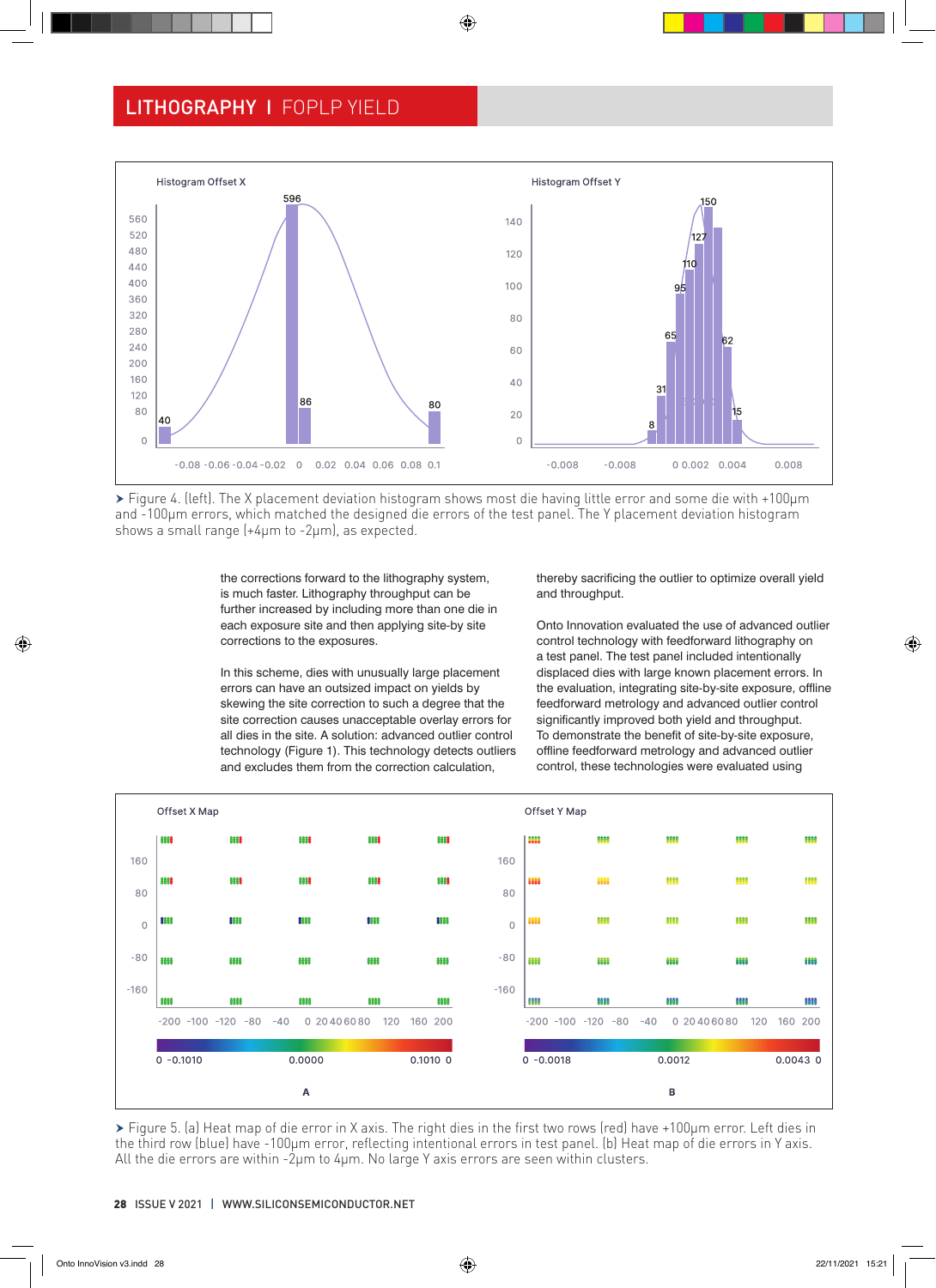

 Figure 6. (a) Predicted residue values in X: two groups are observed at ±100µm from the designed outliers. The rest of the data points are within  $\pm 3\mu$ m. (b) Predicted residue values in Y axis: all the predicted residue values are within  $\pm 2\mu$ m, which matches expectations.

a 510mm x 515mm test panel containing 400 dies (Figure 2). The dies were grouped in 25 clusters arranged in a 5 x5 array across the panel. Each cluster contained 16 die in a 4 x4 array and was included in a single exposure site. A site correction was calculated from the individual placement errors measured for the included dies and then applied to each exposure.

The die clusters in the first three rows included intentional placement errors: in the first two rows, the rightmost column of each die cluster was shifted 100um to the right. In the third row, the leftmost column of each die cluster was shifted 100µm to the left. The fourth and fifth rows provided a control group that did not include intentional errors. Without advanced outlier control technology, researchers expected all dies in the first three rows to suffer poor overlay when using site-by-site exposure.

Test panel placement errors were measured using an offline metrology tool that analyzed the measurements to identify outliers. The outlier threshold was set to 15µm. Dies with placement errors that exceeded the threshold were marked, and their information was discarded during the correction calculation. The correction data were fed forward to the stepper and used in the site-by-site exposure process.

Figure 3 shows the working scenario of feedforward lithography and advanced outlier technology.

Researchers used an Onto Innovation JetStep® 3500 Lithography System. This system supports up to 720mm x 600mm glass panels or up to 510mm x 515mm copper clad laminate (CCL) substrates. The optical system has a 2:1 magnification and an exposure field of up to 59mm x 59mm. The system can achieve  $2\mu$ m resolution with  $\pm$ 400ppm magnification compensation. Compensation is required in a fan-out process to correct the die errors.

The lithography tool's pattern recognition system can be trained to use a unique pattern within the field of view as an alignment site and measure the X and Y positions of patterns across the panel. This enables local die-by-die exposure and site-by-site exposure capability without the use of offline metrology. The system can also accept feedforward corrections from an offline metrology tool, as evaluated in this study.

The Onto Innovation Firefly® automated optical inspection (AOI) system was utilized for the offline measurement of die-placement errors for feedforward metrology. This tool supports up to a 510mm x 515mm substrate.

Adding outlier control technology and feedforward lithography increases throughput to 62.7 panels per hour and yield to 85%. The numbers will vary for different processes, but feedforward lithography and outlier control offer significant improvements in yield and throughput in this evaluation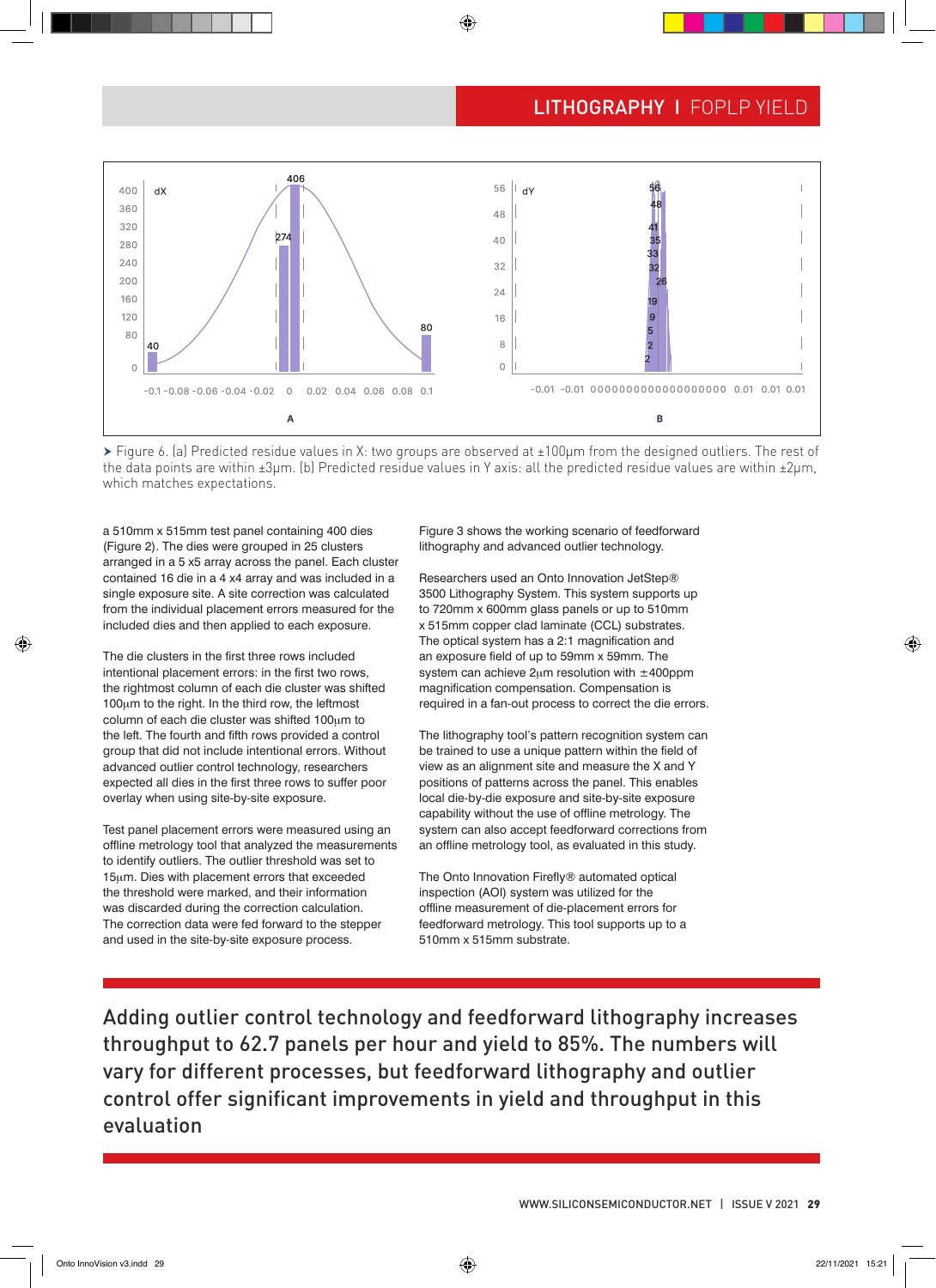| <b>Ef Num</b> | <b>Yield</b> | <b>Offset</b><br><b>Threshold</b> | <b>Outlier</b><br><b>Shot Num</b> | <b>Outlier</b><br><b>Point Num</b> |  |
|---------------|--------------|-----------------------------------|-----------------------------------|------------------------------------|--|
| min           |              | min                               | min                               |                                    |  |
| 25.0000       | 0.8500       | 0.0150                            | 0.0000                            | 120.0000                           |  |

 Figure 7. Predicted yield of the test panel is 85%. Yield prediction is a feature of the feedforward system used in this study. The overlay threshold is set to ±15 µm.

In the feedforward operation, die location and error data are automatically sent to the outlier algorithm and the stepper.

#### **Results**

Figure 4 shows the die-error histogram of the metrology data from the offline metrology tool. The left side of Figure 4 shows the placement deviation of the dies on the test panel in the X direction. The maximum X deviation was around  $+100\mu$ m, and the minimum X deviation was around -100µm, which matched the die errors that were designed into the test panel. The right side of Figure 4 shows the placement deviation of dies in the Y direction. The Y deviation range was from  $-2\mu$ m to  $+4\mu$ m, which was normal and expected.



▶ Figure 8. Heat map created by an offline metrology tool of actual overlay results for the test panel: the distribution of good and bad die overlays matched the design layout and expectation with outlier control enabled.

Figure 5 shows heat maps of the die error in the X axis (left) and the Y axis (right) on the test panel. The right dies in the first two rows are marked red, indicating a die error around  $+100 \mu m$ . The left dies of the third row are marked blue, indicating a die error around -100µm. Rows 4 and 5 are all green, meaning there is no shift in the X axis. Y errors show no large placement errors within the clusters. In the study, any die with an error of more than 15µm was marked as an outlier and discarded during site-by-site correction calculations.

Figure 6 shows the predicted X and Y residue values after correcting the die error using site-by-site exposure. The site-by-site exposure was run using the processed metrology data that was fed forward by the outlier control algorithm. The left side of the figure shows the residue values of most points are within  $±3µm$ . The residue values for the rest of the points are around  $+100\mu m$  and  $-100\mu m$ , as expected. The right side of the figure shows that all data points have very small residue values in the Y axis,  $\pm 2\mu$ m. Figure 7 shows that the final predicted overlay yield is 85%, using site-by-site exposure with the overlay threshold set to  $\pm$ 15µm. Predicted residue values and yields are features of the feedforward system.

Following all the processes (feedforward metrology, site-by-site exposure and developing), actual overlay results for the test panel were measured with the offline metrology tool. The actual overlay results are shown in Figure 8 and Table 1. In the overlay heat map a blue dot indicates the overlay is within specification, in this case  $\pm 15\mu$ m. A red dot indicates the overlay is out of specification. The heat map matched predicted and expected results. Table 1 shows the overlay statistics of the good dies in the test panel; deviations in X and Y are less than 5µm, and all numbers are within the overlay threshold.

Table 2 compares the impact on yield and throughput of the various technologies we have described. With regular die-by-die lithography, the yield is 100%, but the throughput is only three panels per hour. With site-by-site lithography, the throughput increases to 32 panels per hour, but the yield drops to 40%. Adding outlier control technology and feedforward lithography increases throughput to 62.7 panels per hour and yield to 85%. The numbers will vary for different